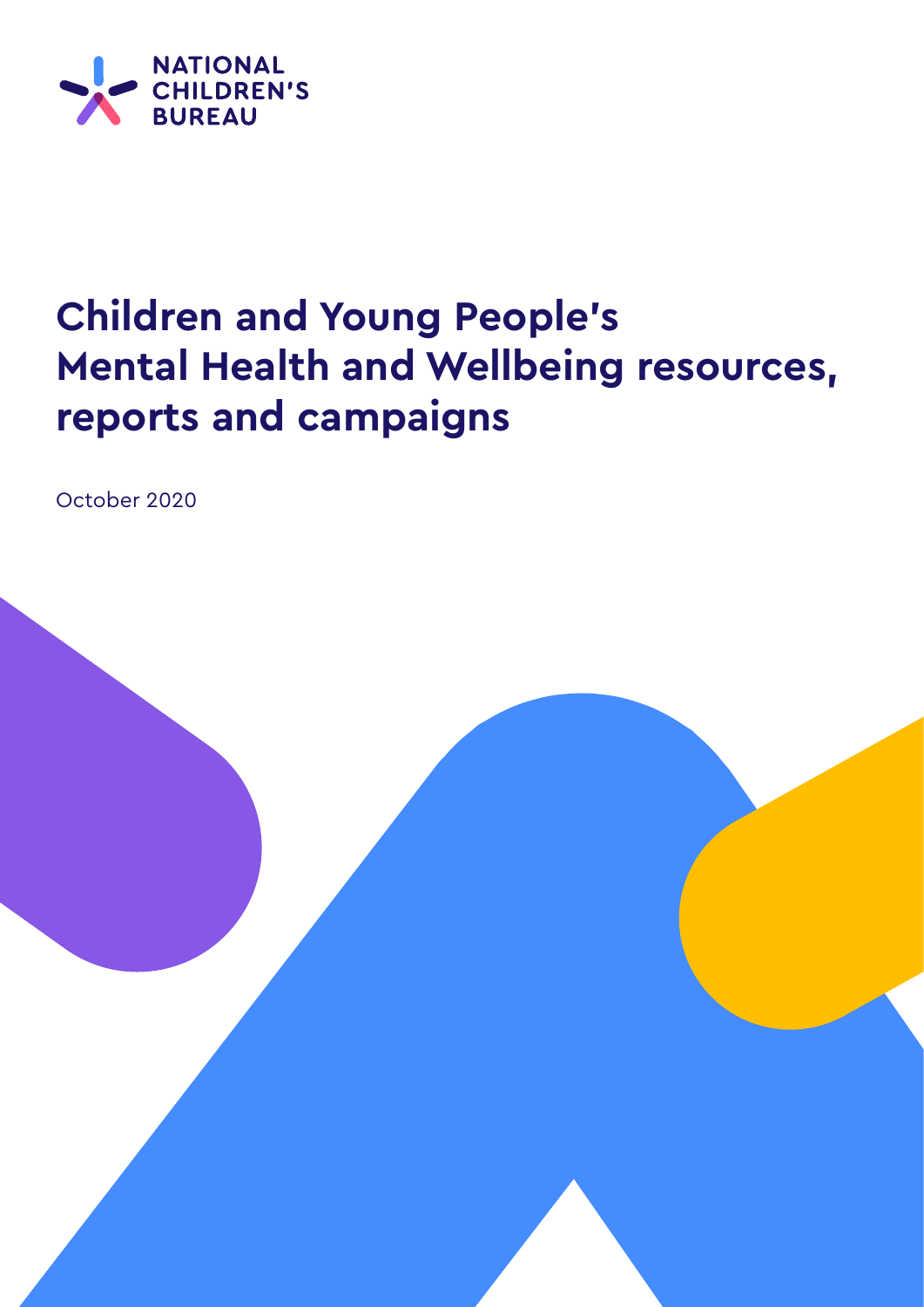## **Contents**

| Resources for schools                   |  |
|-----------------------------------------|--|
| Training opportunities for school staff |  |
| Reports and surveys                     |  |
| Updates and campaigns                   |  |
| <b>Blogs, Podcasts and Apps</b>         |  |
| <b>Behaviour resources</b>              |  |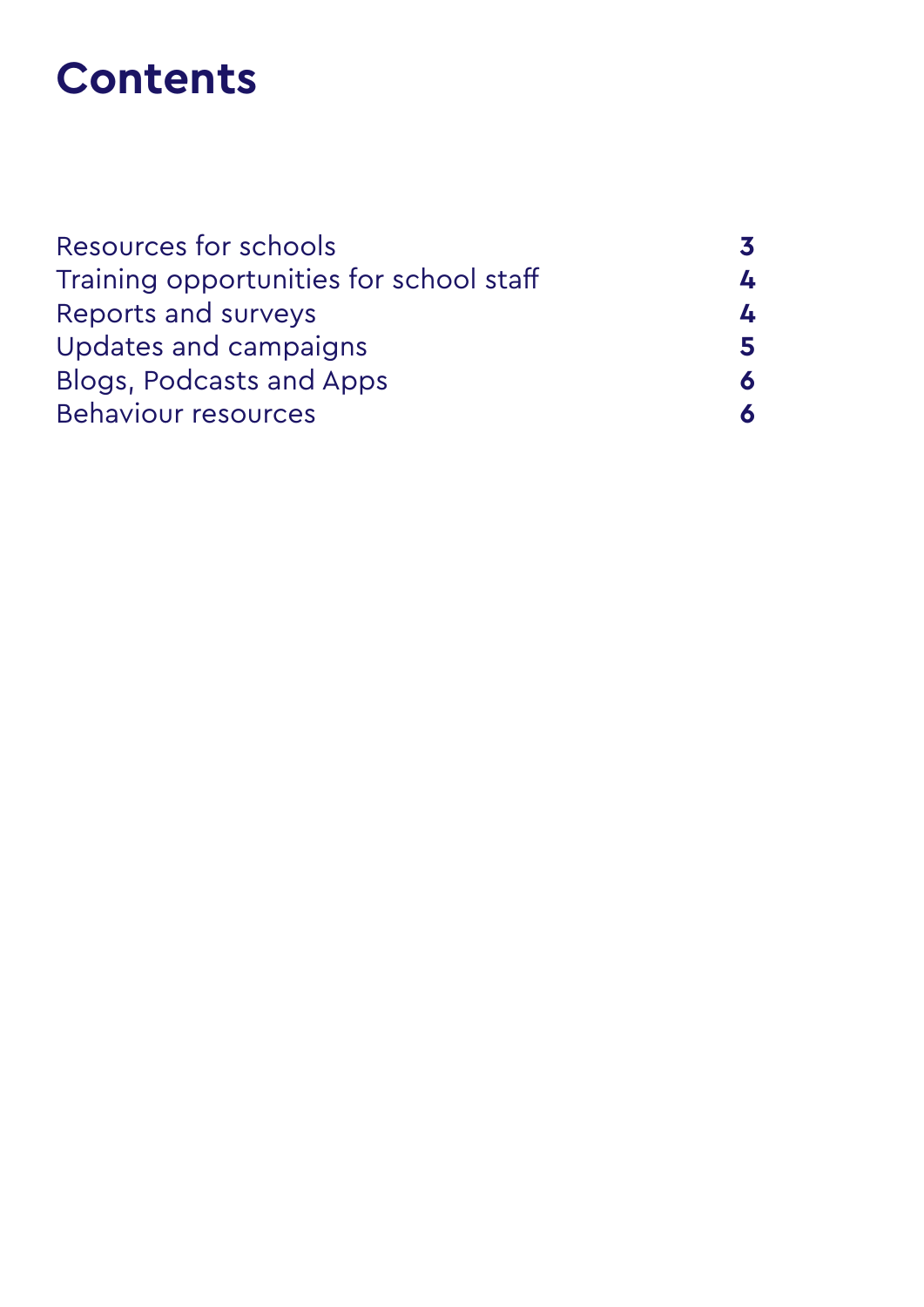## **Resources for schools**

## **Schools' Wellbeing Partnership**

- **• Primary school recovery tool**
- **•** [https://www.ncb.org.uk/sites/default/files/uploads/documents/Blog\\_reports/]( https://www.ncb.org.uk/sites/default/files/uploads/documents/Blog_reports/Mental%20health%20and%20wellbeing%20in%20primary%20schools%20-%20preparing%20for%20recovery%20-%20FINAL.pdf) [Mental%20health%20and%20wellbeing%20in%20primary%20schools%20-%20]( https://www.ncb.org.uk/sites/default/files/uploads/documents/Blog_reports/Mental%20health%20and%20wellbeing%20in%20primary%20schools%20-%20preparing%20for%20recovery%20-%20FINAL.pdf) [preparing%20for%20recovery%20-%20FINAL.pdf]( https://www.ncb.org.uk/sites/default/files/uploads/documents/Blog_reports/Mental%20health%20and%20wellbeing%20in%20primary%20schools%20-%20preparing%20for%20recovery%20-%20FINAL.pdf)
- **• Secondary school recovery tool**
- **•** [https://www.ncb.org.uk/news-opinion/news-highlights/schools-and-colleges-given](https://www.ncb.org.uk/news-opinion/news-highlights/schools-and-colleges-given-support-mental-health-and-wellbeing )[support-mental-health-and-wellbeing](https://www.ncb.org.uk/news-opinion/news-highlights/schools-and-colleges-given-support-mental-health-and-wellbeing )

## **Partnership for Children**

- **• Covid-19 wellbeing resources and activities**
- **•** [https://www.partnershipforchildren.org.uk/what-we-do/childrens-wellbeing-activities-for](https://www.partnershipforchildren.org.uk/what-we-do/childrens-wellbeing-activities-for-teaching-staff-and-families.html )[teaching-staff-and-families.html](https://www.partnershipforchildren.org.uk/what-we-do/childrens-wellbeing-activities-for-teaching-staff-and-families.html )

### **Carers TrustResources to support young carers in schools**

**•** [https://youngcarersinschools.com/covid-19/](https://youngcarersinschools.com/covid-19/ ) 

### **Evidence for Learning – Barry Carpenter's recovery Curriculum**

- **•** [https://www.evidenceforlearning.net/recoverycurriculum/](https://www.evidenceforlearning.net/recoverycurriculum/ )
- **• Accompanying Facebook resources group:**
- **•** <https://www.facebook.com/groups/recoverycurriculum>

### **Partnership for Children**

- **• Play-based activities to promote 3-5 year olds social and emotional development**
- **•** [https://www.partnershipforchildren.org.uk/what-we-do/resources-for-parents/early](https://www.partnershipforchildren.org.uk/what-we-do/resources-for-parents/early-years-social-emotional-learning-activities.html )[years-social-emotional-learning-activities.html](https://www.partnershipforchildren.org.uk/what-we-do/resources-for-parents/early-years-social-emotional-learning-activities.html )

### **Innovating Minds 'EduPod'**

- **• All-in-one software for Mental Health Leads in schools**
- **•** <https://www.myedupod.com>

## **Our Time**

- **• Covid-19 school recovery curriculum resources, including teacher training and PSHE modules**
- **•** [https://ourtime.org.uk/training/free-training-module/](https://ourtime.org.uk/training/free-training-module/ )

### **Partnership for Children**

- **• Guidance on how evidence-based programmes can help schools meet the 5 levers of the recovery curriculum**
- **•** [https://www.partnershipforchildren.org.uk/2020/07/Using-our-Skills-for-Life-programmes](https://www.partnershipforchildren.org.uk/2020/07/Using-our-Skills-for-Life-programmes-as-part-of-your-schools-recovery-curriculum.html )[as-part-of-your-schools-recovery-curriculum.html](https://www.partnershipforchildren.org.uk/2020/07/Using-our-Skills-for-Life-programmes-as-part-of-your-schools-recovery-curriculum.html )

#### **stem4**

- **• Free mental health curriculum for secondary school and college:**
- **•** [https://education.stem4.org.uk/head-ed/](https://education.stem4.org.uk/head-ed/ )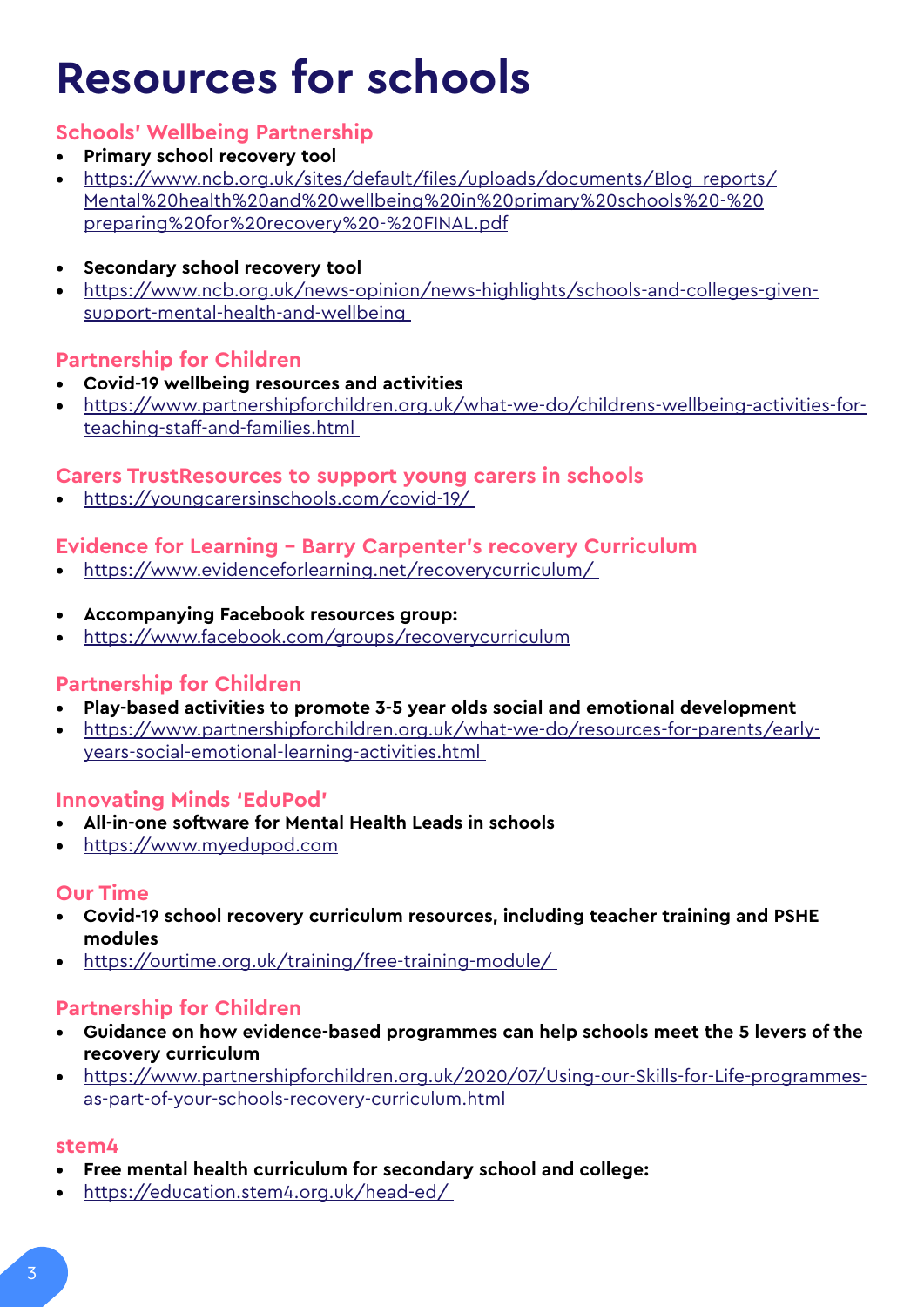# **Training opportunities for school staff**

## **Family Links**

- **• Free online course for all schools and staff to support emotional mental health**
- **•** [https://www.familylinks.org.uk/online-course-schools](https://www.familylinks.org.uk/online-course-schools )

## **Place2Be**

- **• Free online mental health training for teachers to help them support themselves and their pupils**
- **•** [https://www.place2be.org.uk/foundation](https://www.place2be.org.uk/foundation )

## **Healing Together**

- **• Subsidised places for the trauma-informed Healing Together Facilitators training programme, to support children impacted by domestic abuse**
- **•** [www.healing-together.co.uk](http://www.healing-together.co.uk )

## **Reports and surveys**

## **Children and Young People's Mental Health Coalition**

- **• Annual report on the challenges and opportunities to protect the mental health of children and young people in 2020**
- **•** [https://cypmhc.org.uk/publications/cypmhc-annual-report-2020](https://cypmhc.org.uk/publications/cypmhc-annual-report-2020 )

## **Carers Trust**

- **• Research of young carers experiences during the pandemic, showing a dramatic negative impact on their education, health and wellbeing**
- **•** [https://carers.org/what-we-do/our-survey-on-the-impact-of-coronavirus-on-young-carers](https://carers.org/what-we-do/our-survey-on-the-impact-of-coronavirus-on-young-carers-and-young-adult-carers)[and-young-adult-carers](https://carers.org/what-we-do/our-survey-on-the-impact-of-coronavirus-on-young-carers-and-young-adult-carers)

### **Square Peg**

- **• Real time map of school attendance difficulties to evidence the scale of the problem**
- **•** <https://www.teamsquarepeg.org/map-campaign>
- **• Ongoing research into the use or threats or fines around school return**
- **•** [https://forms.gle/CWB1tFnQBeDpNQhF8](https://forms.gle/CWB1tFnQBeDpNQhF8 )

### **Barnardo's – 'In Our Own Words'**

- **• Coproduced report of young people's experiences of lockdown with policy recommendations**
- **•** <https://www.barnardos.org.uk/mental-health-covid19-in-our-own-words-report>

### **Barnardo's – 'Time for a Clean Slate'**

- **• Report on the role of schools and children's mental health during lockdown Time for a Clean Slate**
- **•** [https://www.barnardos.org.uk/time-clean-slate-mental-health-heart-education-report](https://www.barnardos.org.uk/time-clean-slate-mental-health-heart-education-report )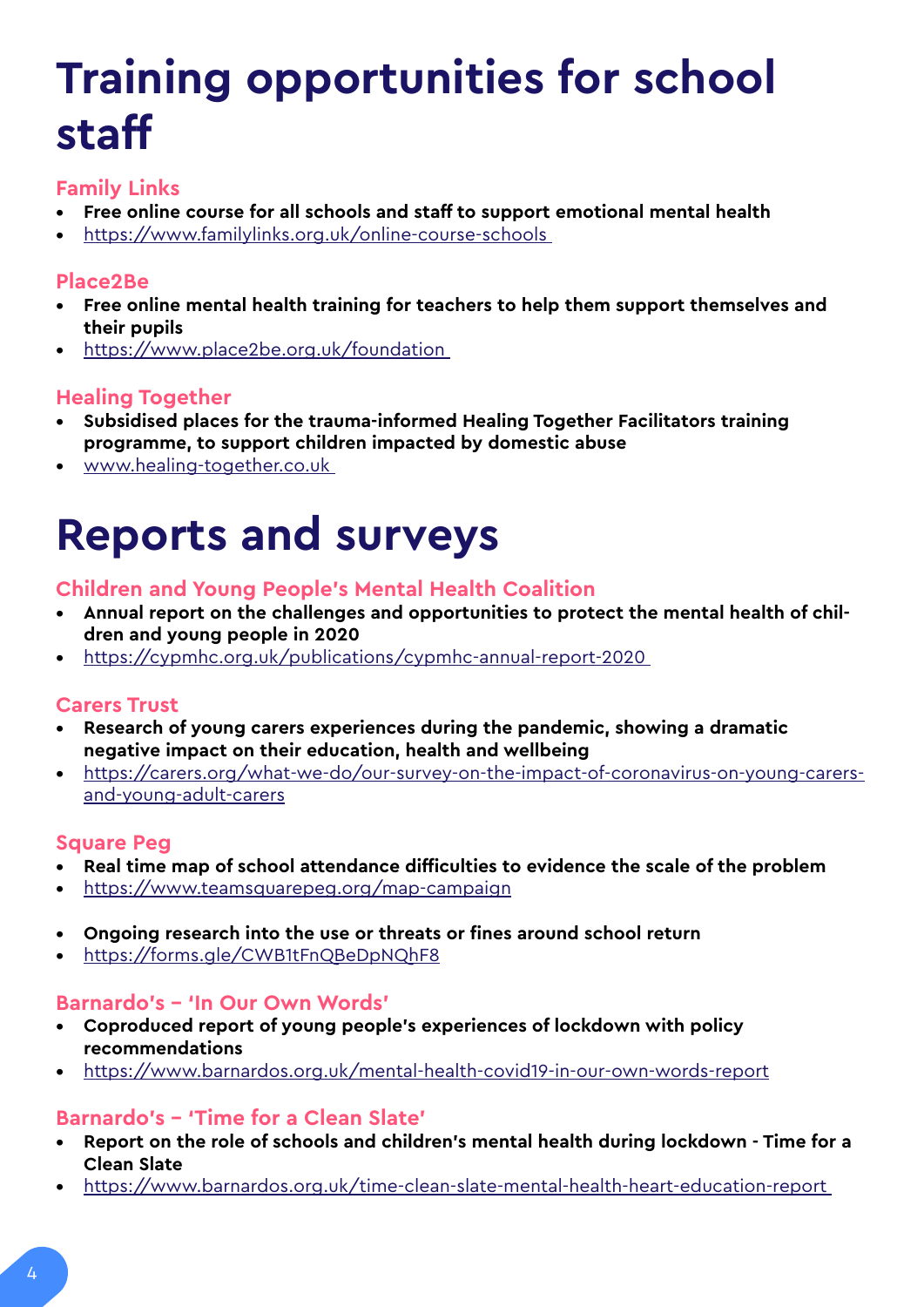#### **No5**

- **• No5's Young Ambassadors have published a report capturing the 'on the ground' view of the impact of Covid-19**
- **•** [https://no5.org.uk/wp-content/uploads/2020/10/The-Impact-of-COVID-19-Report-FINAL.](https://no5.org.uk/wp-content/uploads/2020/10/The-Impact-of-COVID-19-Report-FINAL.pdf ) [pdf](https://no5.org.uk/wp-content/uploads/2020/10/The-Impact-of-COVID-19-Report-FINAL.pdf )

## **YoungMinds**

- **• Report on the experiences of young people with pre-existing mental health need during the return to secondary school**
- **•** [https://youngminds.org.uk/media/4119/youngminds-survey-with-young-people-returning](https://youngminds.org.uk/media/4119/youngminds-survey-with-young-people-returning-to-school-coronavirus-report-autumn-report.pdf)[to-school-coronavirus-report-autumn-report.pdf](https://youngminds.org.uk/media/4119/youngminds-survey-with-young-people-returning-to-school-coronavirus-report-autumn-report.pdf)

## **SignHealth**

- **• Research report on deaf children's mental health**
- **•** [https://www.acamh.org/research-digest/mental-health-in-deaf-children/](https://www.acamh.org/research-digest/mental-health-in-deaf-children/ )

## **Excluded Lives Research Team**

- **• Reports on increased risks of school exclusions during Covid-19**
- **•** [http://www.education.ox.ac.uk/research/excluded-lives/](http://www.education.ox.ac.uk/research/excluded-lives/  )

## **Co-SPACE**

- **• Ongoing study tracking the impact of Covid-19 on children, young people and their families:**
- **•** [https://cospaceoxford.org/](https://cospaceoxford.org/ )
- **• Recent reports have shown increase in emotional and behavioural difficulties for primary aged children**
- **•** <https://cospaceoxford.org/findings/>

## **Updates and campaigns**

#### **NEU**

- **• Petition around the way exams are run in 2021 and the impact this will have on young peoples's mental health:**
- **•** <https://neu.org.uk/assessment/fair-grade-2021>

### **BACP**

- **• Campaign for government funded school and college counselling provision. This has resulted in an early day motion, gaining cross party support. Join the next stage of the campaign:**
- **•** [https://www.bacp.co.uk/news/campaigns/school-counselling/7-october-join-in-the-next](https://www.bacp.co.uk/news/campaigns/school-counselling/7-october-join-in-the-next-stage-of-our-school-counselling-campaign/ )[stage-of-our-school-counselling-campaign/](https://www.bacp.co.uk/news/campaigns/school-counselling/7-october-join-in-the-next-stage-of-our-school-counselling-campaign/ )

## **NCB Northern Ireland**

- **• Work on implementing an emotional health & wellbeing framework for schools:**
- **•** [https://www.ncb.org.uk/informingachildwellbeingframework](https://www.ncb.org.uk/informingachildwellbeingframework )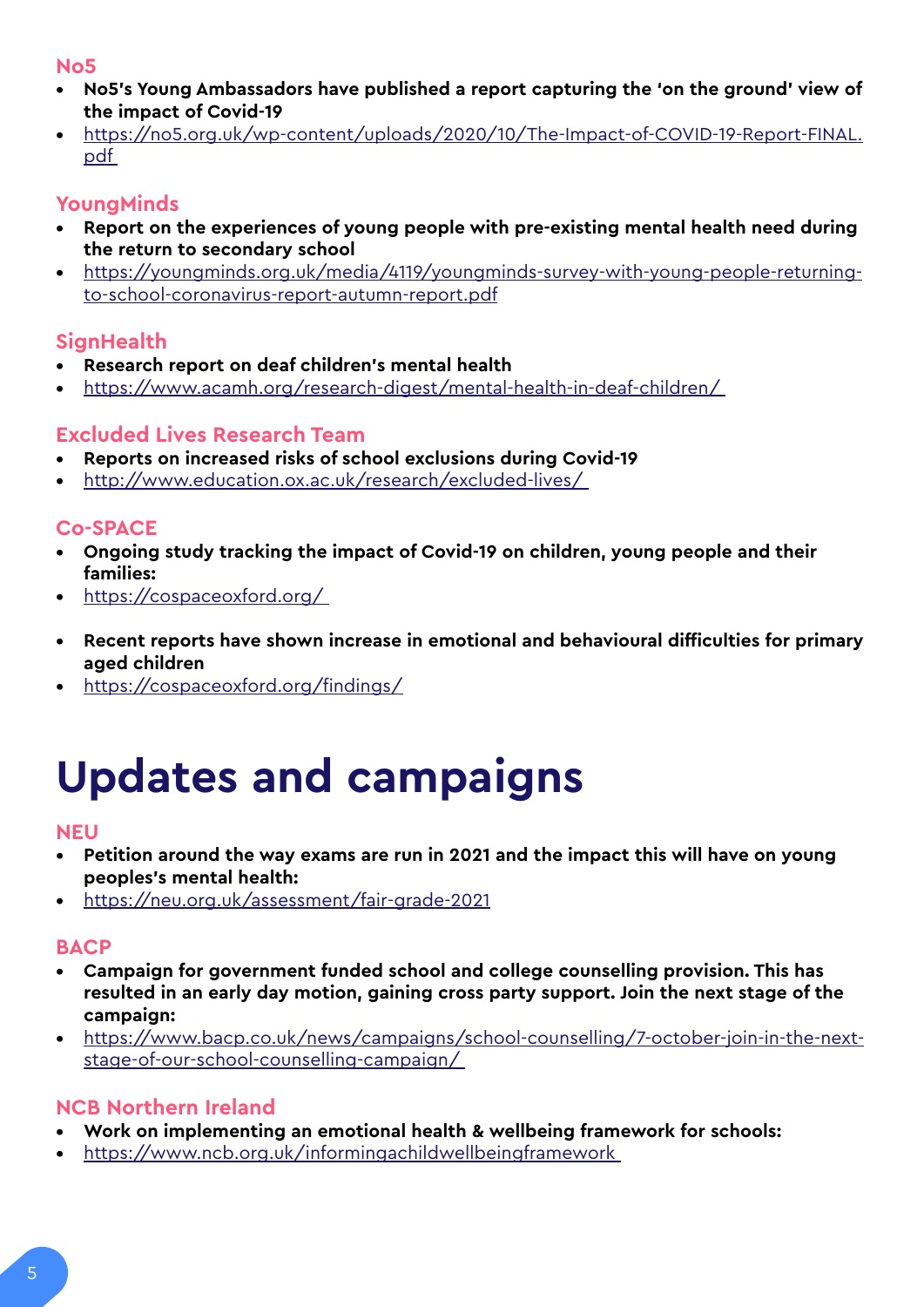## **Barnardo's - New helpline**

- **• Providing support to Black, Asian and Minority Ethnic children, young people and families:**
- **•** [https://helpline.barnardos.org.uk/](https://helpline.barnardos.org.uk/ )

## **Good Law Project**

- **• Work on digital equality of access**
- **•** [https://goodlawproject.org/case/children-will-be-left-behind/](https://goodlawproject.org/case/children-will-be-left-behind/ )

## **Barnardo's will be launching a virtual hub**

- **• Supporting schools working with children experiencing grief and bereavement later this month.**
- Contact Maisie.davies@barnardos.org.uk for more information

## **Blogs, Podcasts and Apps**

## **Achievement for All**

- **• Blogs on the importance of wellbeing being at the heart of learning and of school leadership**
- **•** <https://afaeducation.org/news/wellbeing-at-the-heart-of-learning/>
- **•** [https://afaeducation.org/news/wellbeing-at-the-heart-of-leadership/](https://afaeducation.org/news/wellbeing-at-the-heart-of-leadership/ )

## **Pooky Knightsmith and Stuart Guest Podcast**

- **• How schools can begin to be trauma informed**
- **•** [https://pookyh.buzzsprout.com/1183931/4458053-stuart-guest-how-can-schools-take-a](https://pookyh.buzzsprout.com/1183931/4458053-stuart-guest-how-can-schools-take-a-trauma-informed-approach-post-pandemic )[trauma-informed-approach-post-pandemic](https://pookyh.buzzsprout.com/1183931/4458053-stuart-guest-how-can-schools-take-a-trauma-informed-approach-post-pandemic )

## **Combined Minds**

- **• App to help manage a whole family approach to mental health**
- **•** [https://combinedminds.co.uk/](https://combinedminds.co.uk/  )

## **Behaviour resources**

### **Example of a school with trauma-informed behaviour policies**

**•** [http://www.hazwebs.co.uk/colebourne/?wpdmpro=behaviour-policy](http://www.hazwebs.co.uk/colebourne/?wpdmpro=behaviour-policy ) 

### **Podcast on Tom Bennett's approach to behaviour policies**

**•** [https://www.ollielovell.com/errr/tom-bennett-behaviour-management-running-the-room/](https://www.ollielovell.com/errr/tom-bennett-behaviour-management-running-the-room/ ) 

## **UK Trauma Council**

- **• Videos and resources on behaviour as a form of communication**
- **•** [https://uktraumacouncil.org/resources](https://uktraumacouncil.org/resources )